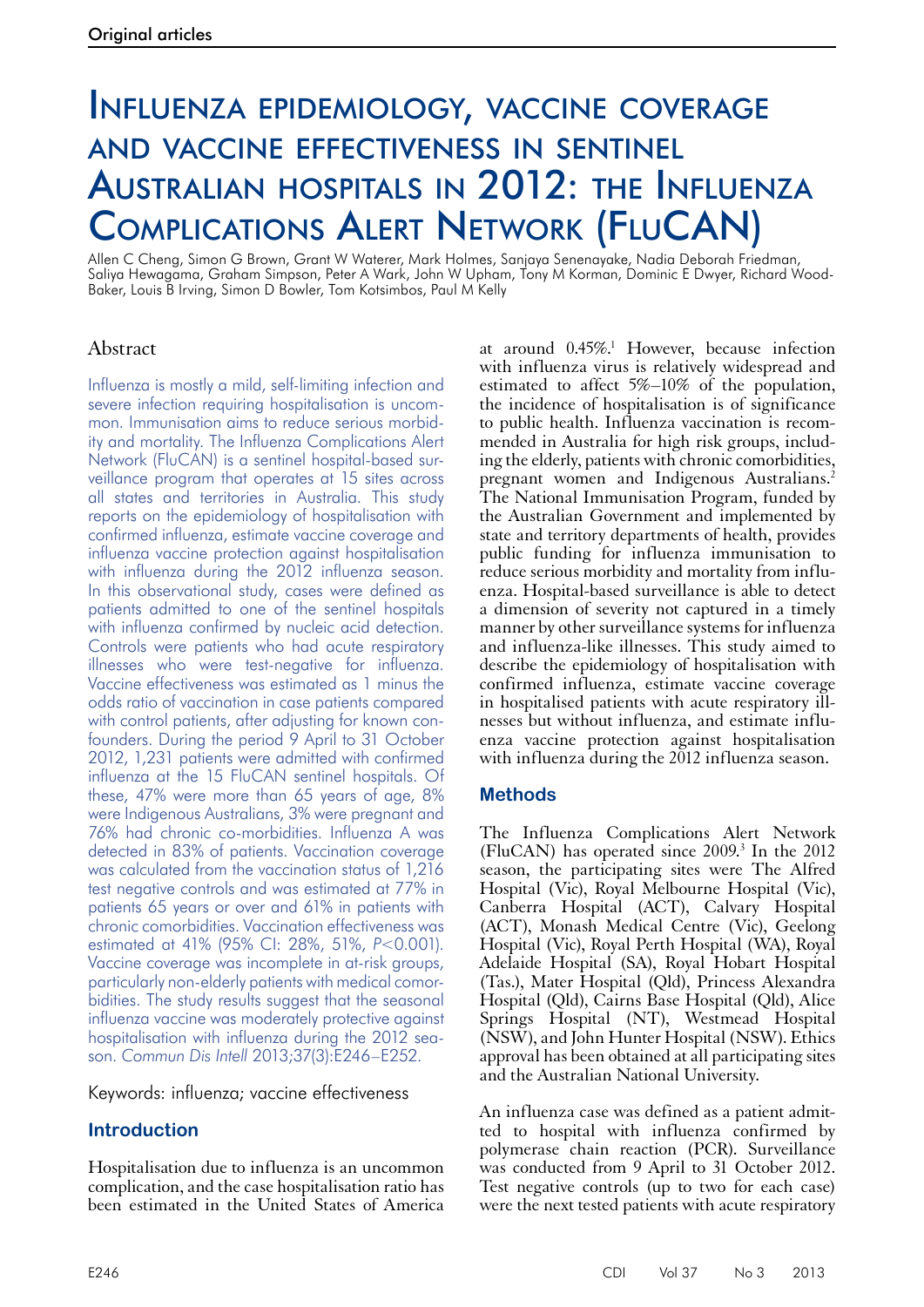symptoms who were negative for influenza by PCR. Admission or transfer to the intensive care unit (ICU) included patients managed in a high dependency unit (HDU). The onset date was defined as the date of admission except for patients where date of test is more than 7 days after admission, where the onset date was the date of the test. Admissions that are listed as influenza A includes both untyped and seasonal strains, and may include infections involving the pandemic H1N1/09 strain if not specifically typed.

Vaccination coverage was estimated separately in two groups of patients. Prior to the onset of the influenza season (from study commencement on 9 April), vaccine status was collected in patients with radiologically-confirmed pneumonia. This was different by state/territory and was defined by National Notifiable Diseases Surveillance System data as follows: Australian Capital Territory (to 15 June), New South Wales (to 25 May), Northern Territory (not included, as influenza activity evident from 30 March), Queensland (22 June), South Australia (1 June), Tasmania (28 June), Victoria (8 June), and Western Australia (22 June). Subsequent to the commencement of the season, vaccine status was collected from patients admitted with influenza like illness but who were negative on influenza testing. Patients were defined as being vaccinated if they reported (as documented in the medical record or from selfreport) receiving the 2012 trivalent seasonal vaccine more than 2 weeks prior to presentation. In Australia, only unadjuvanted vaccines are available under the National Immunisation Program although 1 adju- vanted vaccine is approved for use.

Vaccine effectiveness was estimated by comparing the odds of a confirmed case being vaccinated with the odds of a test negative control being vaccinated, assuming that vaccination would have no effect on admissions with non-influenza respiratory infections. This was calculated as 1 minus the odds ratio of vaccination using methods previously described.4 A multivariate model was constructed from factors known to be associated with vaccination, and therefore potential confounders. Where the vaccine is assumed to only partially protect vaccinated individuals, the odds ratio of vaccination in cases compared with controls can be shown to be arithmetically equivalent to the relative rate of disease in vaccinated vs. unvaccinated individuals, as long as the time at risk is the same.<sup>5-6</sup> This has led to the development of the incidence density test design, where controls are selected from patients without influenza contemporaneous to a case.<sup>7</sup> A convenience sample of controls can be obtained from patients tested for influenza but who are negative for influenza using a sensitive and specific assay; this assumes that influenza vaccination has no effect on the prevention of non-influenza influenza-like illnesses (i.e. those due to other respiratory viral infections), and that these patients are generally representative of the population at risk.

#### **Results**

During the period 9 April to 31 October 2012, 1,231 patients were admitted with confirmed influenza at the 15 FluCAN sentinel hospitals. In most jurisdictions, the peak number of hospitalised cases occurred during July 2012 (Figure 1). The majority





Week of admission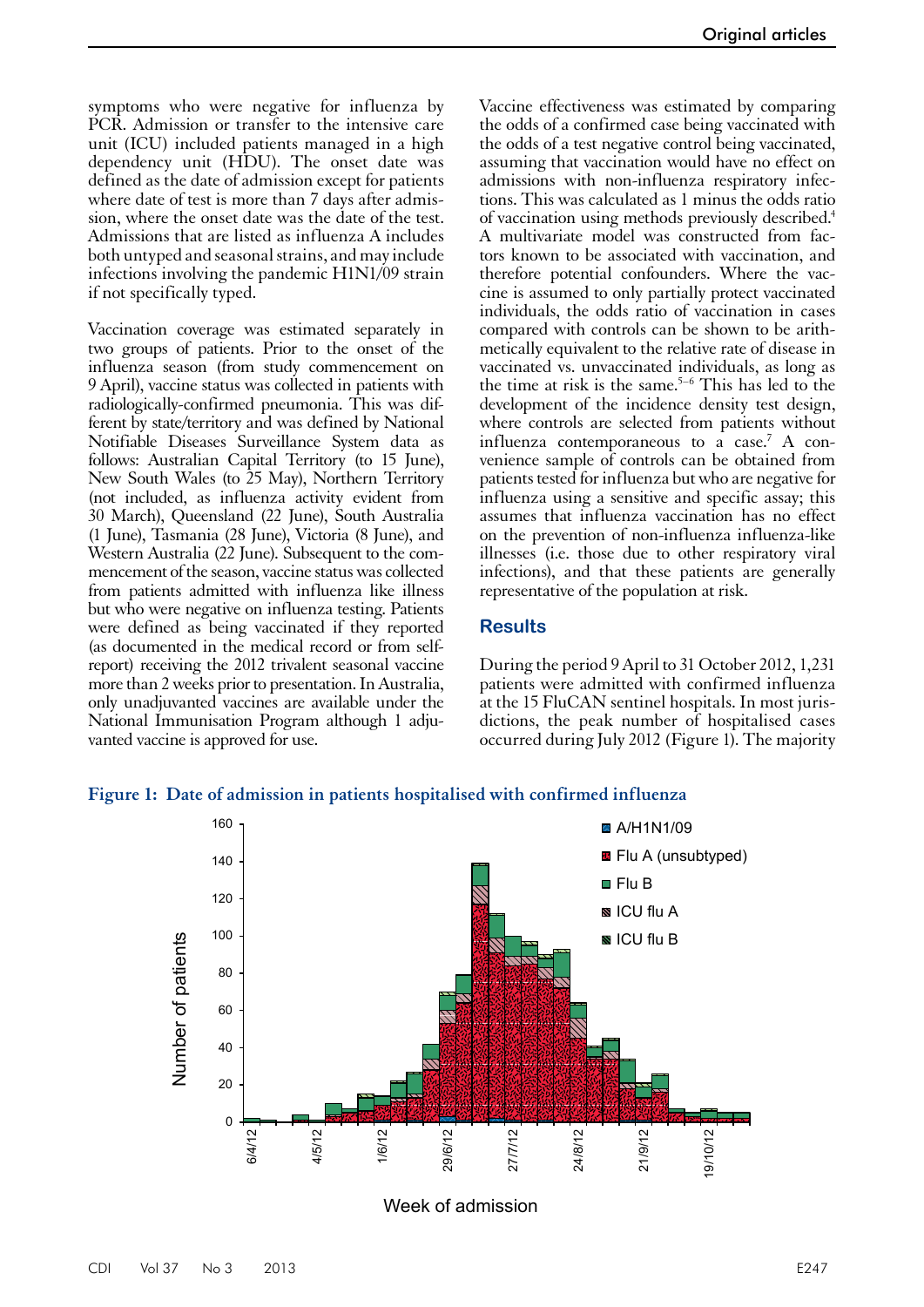| influenza | Table 1: Demographics, risk factors and outcomes in hospitalised patients with confirmed |                               |  |  |
|-----------|------------------------------------------------------------------------------------------|-------------------------------|--|--|
|           | <b>Confirmed influenza</b>                                                               | <b>Test negative controls</b> |  |  |

|                                                             | <b>Confirmed influenza</b> |       | <b>Test negative controls</b> |         |
|-------------------------------------------------------------|----------------------------|-------|-------------------------------|---------|
| <b>Variable</b>                                             | $\mathsf{n}$               | $\%$  | $\mathsf{n}$                  | $\%$    |
| Total                                                       | 1,231                      | 100.0 | 1,694                         | 100.0   |
| Influenza strain                                            |                            |       |                               |         |
| H1N1/09                                                     | 12                         | 1.0   | -                             |         |
| Flu A (unknown/ seasonal)                                   | 1,006                      | 81.7  |                               |         |
| Flu B                                                       | 213                        | 17.3  |                               |         |
| Age group                                                   |                            |       |                               |         |
| <18 years                                                   | 148                        | 12.0  | 25                            | 1.5     |
| 18-39 years                                                 | 229                        | 18.6  | 185                           | 10.9    |
| $40-64$ years                                               | 281                        | 22.8  | 340                           | 20.1    |
| 65-79 years                                                 | 307                        | 24.9  | 398                           | 23.5    |
| >80 years                                                   | 266                        | 21.6  | 746                           | 44.0    |
| Male                                                        | 614                        | 49.9  | 869                           | 51.3    |
| Indigenous                                                  | 99                         | 8.0   | 168                           | $9.9\,$ |
| <b>State or territory</b>                                   |                            |       |                               |         |
| <b>ACT</b>                                                  | 105                        | 8.5   | 30                            | 1.8     |
| <b>NSW</b>                                                  | 84                         | 6.8   | 137                           | 8.1     |
| <b>NT</b>                                                   | 83                         | 6.7   | 155                           | 9.1     |
| Qld                                                         | 167                        | 13.6  | 311                           | 18.4    |
| <b>SA</b>                                                   | 200                        | 16.2  | 275                           | 16.2    |
| Tas.                                                        | 99                         | 8.0   | 103                           | 6.1     |
| Vic.                                                        | 390                        | 31.7  | 546                           | 32.2    |
| <b>WA</b>                                                   | 103                        | 8.4   | 137                           | 8.1     |
| <b>Risk factors</b>                                         |                            |       |                               |         |
| Pregnancy                                                   | 39                         | 3.2   | 13                            | 0.8     |
| Nursing home resident                                       | 68                         | 5.5   | 107                           | 6.3     |
| Medical co-morbidities*                                     | 944                        | 76.7  | 1,410                         | 83.2    |
| Chronic respiratory disease                                 | 446                        | 36.2  | 743                           | 43.9    |
| <b>Diabetes</b>                                             | 260                        | 21.1  | 350                           | 20.7    |
| Chronic liver disease                                       | 38                         | 3.1   | 71                            | 4.2     |
| Immunosuppressed                                            | 217                        | 17.6  | 452                           | 26.7    |
| Chronic cardiac disease                                     | 353                        | 28.7  | 495                           | 29.2    |
| Chronic neurological disease                                | 175                        | 14.2  | 260                           | 15.3    |
| Chronic renal disease                                       | 116                        | 9.4   | 193                           | 11.4    |
| <b>Other characteristics</b>                                |                            |       |                               |         |
| Received 2012 trivalent<br>seasonal vaccine                 | 437/963                    | 45.4  | 689/1,216                     | 56.7    |
| Days from onset of illness<br>(median, Interquartile range) | 3 (2, 5) days (n=1097)     |       | 4 (2, 7) days (n=1519)        |         |
| Admitted to intensive care unit                             | 123                        | 10.0  | 272                           | 16.1    |
| Treated with oseltamivir                                    | 665/1,120                  | 59.4  | 264/1,465                     | 18.0    |
| In-hospital mortality                                       | 40/1,157                   | 3.5   | 49/1,413                      | 3.4     |

\* Multiple co-morbidities possible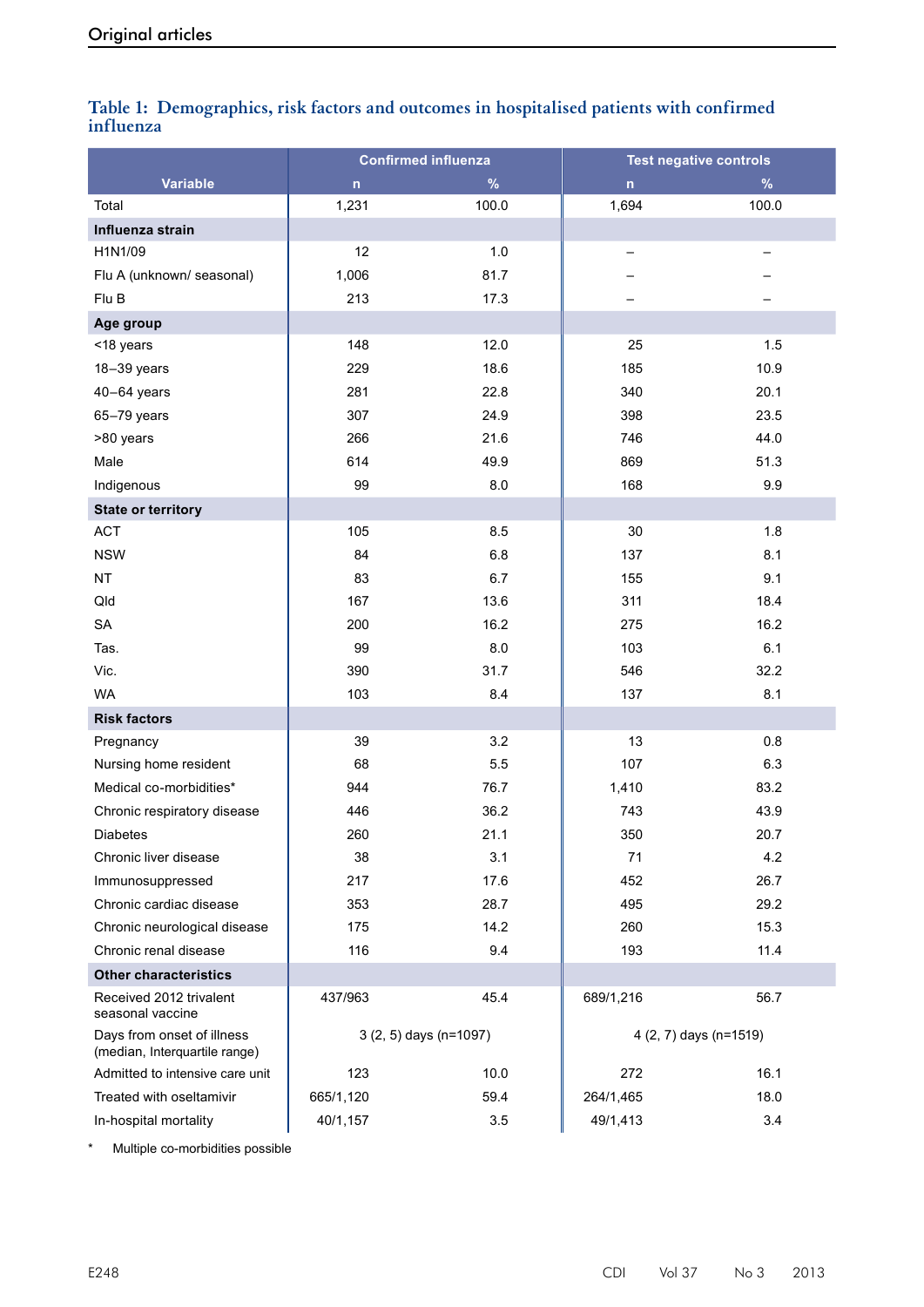of cases were due to influenza A, with 213 (17%) due to influenza B. Influenza B was more common in patients admitted to Alice Springs Hospital in the Northern Territory, accounting for 59 of 83 (71%) admitted cases.

Of these 1,231 patients, 573 (47%) were more than 65 years of age, 99 (8%) were Indigenous Australians, 39 (3%) were pregnant and 944 (77%) had chronic co-morbidities (Table 1). Of the 963 (78%) patients where influenza vaccination status was ascertained, 437 (45%) had been vaccinated. Of all cases, 108 (9%) were initially admitted to ICU and a further 15 patients were subsequently transferred to ICU after initial admission to a general ward. Of the 1,157 patients where discharge status was known, 40 (4%) patients died during the hospital admission, of which 15 (38%) patients died in intensive care.

During the surveillance period, 1,694 control patients were enrolled; of which vaccination status

## Table 2: Estimated vaccine coverage in pre-<br>to circulating strains was good.<sup>8</sup> As the hospitals **season pneumonia and test-negative groups**

|                             | <b>Test negative</b><br>acute respiratory<br>illness* |      | Pre-season<br>pneumonia <sup>t</sup> |      |
|-----------------------------|-------------------------------------------------------|------|--------------------------------------|------|
|                             | n/N                                                   | %    | n/N                                  | %    |
| All patients                | 690/1,216                                             | 56.7 | 222/370                              | 60.0 |
| Age >65 years               | 420/541                                               | 77.6 | 171/241                              | 71.0 |
| Medical<br>comorbidities    | 397/506                                               | 78.5 | 159/217                              | 73.3 |
| No medical<br>comorbidities | 23/35                                                 | 65.7 | 12/24                                | 50.0 |
| Age <65 years               | 270/675                                               | 40.0 | 51/129                               | 39.5 |
| Medical<br>comorbidities    | 238/532                                               | 44.7 | 42/95                                | 44.2 |
| No medical<br>comorbidities | 32/143                                                | 224  | 9/34                                 | 26.5 |

The 9 April to 31 October 2012 cohort.

† Radiologically confirmed pneumonia prior to influenza season

was ascertained for 1,216 (72%). Based on the vaccination status of patients admitted with pneumonia prior to the commencement of the season, vaccination coverage was estimated at 71% in patients aged more than 65 years and 64% in patients with chronic comorbidities. In test negative controls during the season, vaccination coverage was estimated at 78% and 61% in the elderly and those with medical comorbidities respectively (Table 2).

The effectiveness of the 2012 trivalent seasonal influenza vaccine in reducing the risk of hospitalisation with influenza was estimated at  $41\%$  (95%) CI: 28%, 51%, *P*<0.001) in the 2012 influenza season (Table 3). Vaccine effectiveness was estimated to be lower for elderly patients and in those with medical comorbidities (Figure 2).

## **Discussion**

In 2012, FluCAN recorded more than 1,200 admissions to the 15 hospitals that participate in this surveillance network, in a year where the A/ H3N2 strain predominated but the vaccine match

#### **Figure 2: Estimated vaccine effectiveness against hospitalisation in all patients, in specified subgroups and against infection with influenza subtypes**



#### **Table 3: Factors associated with hospitalisation with influenza compared with admission with non-influenza acute respiratory illnesses**

| Variable                     | <b>Crude odds ratio</b> | P       | <b>Adjusted odds ratio</b> | P       |
|------------------------------|-------------------------|---------|----------------------------|---------|
| <b>Primary outcome</b>       |                         |         |                            |         |
| Influenza vaccination        | 0.67(0.56, 0.80)        | < 0.001 | 0.62(0.51, 0.76)           | < 0.001 |
| <b>Potential confounders</b> |                         |         |                            |         |
| Age $\geq 65$ years          | 1.13 (0.97, 1.32)       | 0.12    | 1.65(1.34, 2.03)           | < 0.001 |
| Medical comorbidities        | 0.70(0.58, 0.85)        | < 0.001 | 0.65(0.51, 0.83)           | 0.001   |
| Pregnancy                    | 4.99 (2.50, 9.95)       | < 0.001 | 6.05 (2.68, 13.66)         | < 0.001 |
| Indigenous                   | 1.04(0.70, 1.54)        | 0.86    | 1.59 (0.89, 2.84)          | 0.12    |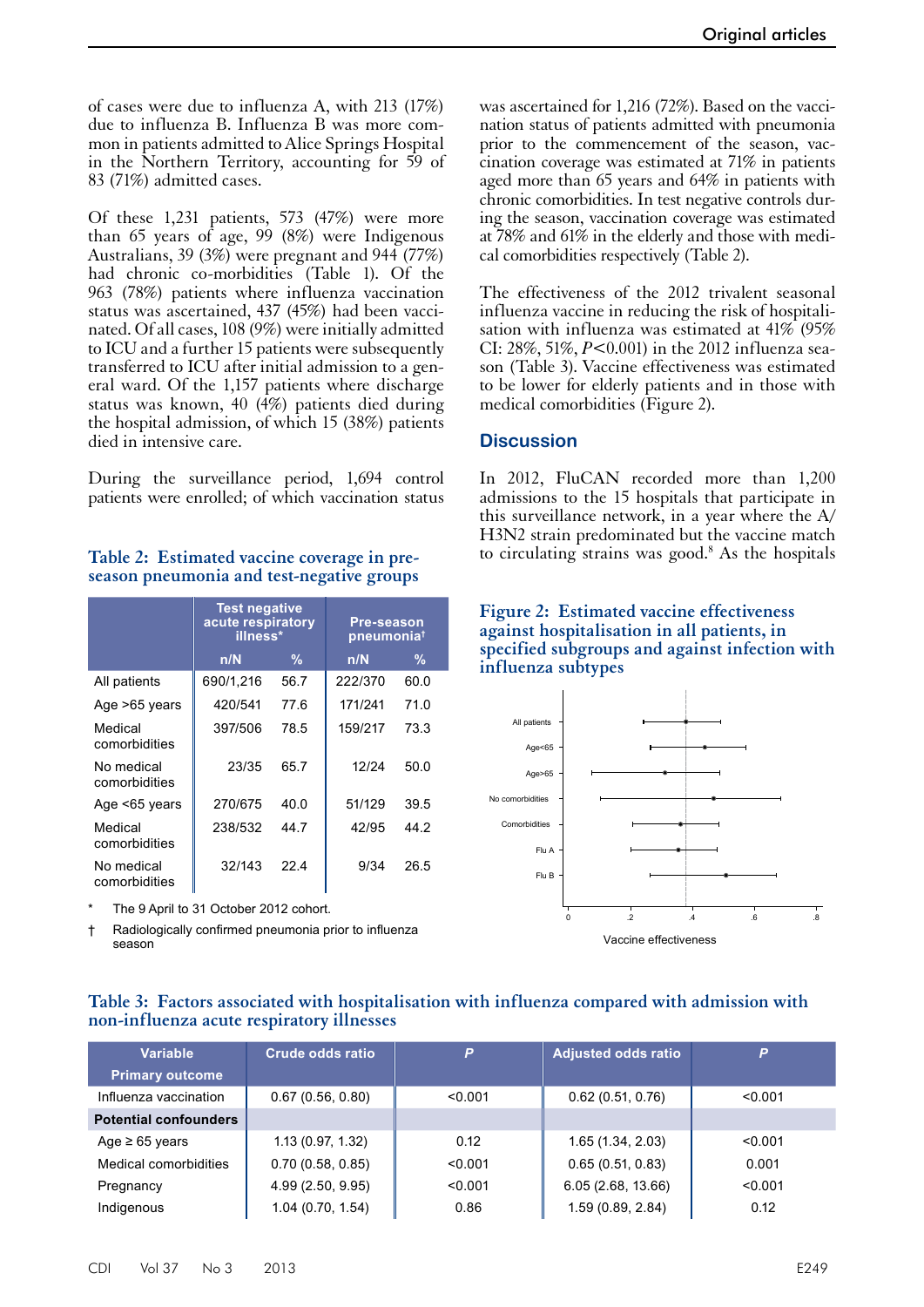represented in this network represent approximately 12% of the national hospital bed capacity, the cases detected here are likely to reflect approximately 10,000 admissions nationally. It is difficult to compare this with previous years as a different number of hospitals participated in 2010 and 2011, but it was noted that the age of patients was older than in the H1N1/09 dominant seasons in 2010 and 2011, and case numbers were higher.<sup>9</sup> It should be noted that the relative number of cases between jurisdictions does not reflect true influenza activity, due to differences in the number and size of sentinel hospitals in each jurisdiction.

The FluCAN surveillance system was established in 2009 to fill a gap between long-running, established surveillance systems based in the community and primary care, and mortality statistics.<sup>8</sup> We have previously demonstrated that sentinel surveillance broadly reflects population level data from notifications and ICU surveillance,<sup>3</sup> and had used these data to describe the clinical features of infection with the H1N1/09 strain, $10$  and have previously estimated vaccine effectiveness against influenza in the 2010 and 2011 seasons.<sup>4,11</sup>

Influenza vaccine coverage has only been estimated infrequently in hospitalised patients in Australia.12 An important issue is the degree to which these patients represent the population at risk of hospitalisation with respiratory illness. This study therefore estimated vaccine coverage in 2 distinct groups: patients with pneumonia prior to the influenza season, and in patients during the influenza season who had tested negative for influenza. Previous Australian studies that aggres- sively pursued a microbiological diagnosis have only found that influenza was implicated in only 7% of patients with pneumonia, and this is likely to be much lower outside the influenza season, $^{13}$ suggesting that influenza vaccine is not likely to be protective against pneumonia prior to the influ- enza season. The study found that the estimates of vaccine coverage were consistent in both groups. Self-reported vaccination status has been shown to slightly overestimate true influenza vaccination status.12,14,15 Community-based estimates of influenza vaccine coverage, last reported in 2009, have shown that the proportion vaccinated has remained stable in periodic surveys since 2002.16

The effectiveness of influenza vaccines in prevent- ing influenza has most commonly been considered in the primary care setting. A systematic review which included studies where PCR confirmation was the outcome measure has suggested that vaccine effectiveness against influenza presenting to primary care was 59%.17 In that review, it was found that most randomised controlled trials enrolled healthy adults or children, but a smaller number

of observational studies have specifically examined vaccine effectiveness in the elderly. Only 1 study was identified in this review that estimated vaccine effectiveness against hospitalisation, $18$  and we are aware of a few other studies published since.<sup>4,11,19,20</sup> In general, results from these studies have been consistent and have shown that protection against hospitalisation ranges from  $49\% - 61\%$ .<sup>4,18,19</sup> We note that estimated vaccine effectiveness was lower in patients with comorbidities and in the elderly but this difference was not statistically significant.

There are several limitations to this study. Despite the diagnosis of influenza having both infection control and therapeutic implications in hospital, it is likely that not all patients with influenza are diagnosed. Additionally, some patients with acute respiratory infections due to influenza may test negative due to delayed presentation or secondary bacterial pneumonia after clearance of the primary infection with influenza. There also may be unmeasured confounding of the association between vaccination and admission with influenza, a bias that has plagued studies of influenza mortality.21 In a sentinel surveillance system it is not possible to define the denominator population and therefore the true incidence of hospitalisation. Although previous studies have suggested that self-reported influenza vaccination status only slightly overestimates vaccination coverage, we have not validated this in our population.<sup>12,14,15</sup> In particular, differential recall bias between cases and control patients may bias estimates of vaccine effectiveness. Finally, it is difficult to reconcile studies based on diagnosed influenza with those that indirectly estimate the burden of disease from excess seasonal hospitalisations or mortality.<sup>22</sup>

In summary, this study detected a large number of hospital admissions with confirmed influenza in a national observational study in 2012. Vaccine cov- erage was low in at-risk groups, particularly nonelderly patients with medical comorbidities. The results suggest that the seasonal influenza vaccine was moderately protective against hospitalisation with influenza.

# **Acknowledgements**

We thank study staff at all participating sites for their contributions, including at The Alfred Hospital (Jill Garlick, Janine Roney, Leah Christie), Princess Alexandra Hospital (Tina Collins), Monash Medical Centre (Lynn Houghton and Ainsley Swanson), The Canberra Hospital (Claire Chatwin), Royal Adelaide Hospital (Catriona Doran, Sarah Richards, Mary McAlister, Jenny McGrath, Louise Milazzo, Elizabeth Lyne, A/Prof Hubertus Jersmann, Dr Shanka Karunarathne, Dr Brendan Doherty, Dr Dien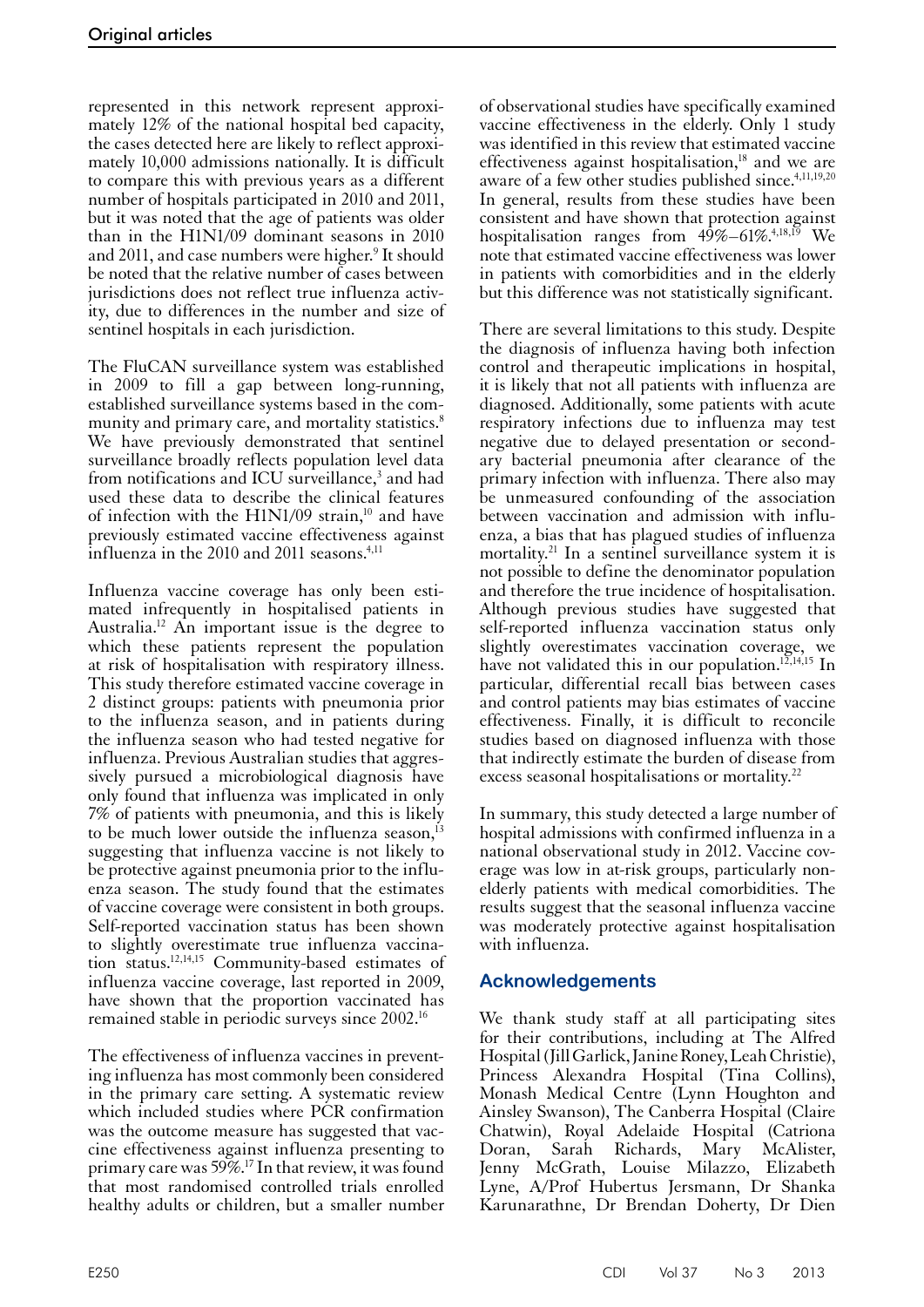Dang, Dr Hugh Greville), Cairns Base Hospital (Sue Richmond, Sue Dixon, Dr Stephen Vincent), Geelong Hospital (Julie Heath), John Hunter Hospital (Lorissa Hopkins, Douglas Dorahy), Royal Melbourne Hospital (Michelle Thompson, Lovisha Dousha), Royal Perth Hospital (Ellen MacDonald, Sophie Damianopoulos, Julie Honeyman), Royal Hobart Hospital (Susan Wagg, Carol Phillips), and Westmead Hospital (Delene Assam, June Kelly).

## **Author details**

Allen C Cheng<sup>1</sup> Simon Brown<sup>2,3</sup> Grant Waterer<sup>2,3</sup> Mark Holmes<sup>4,5</sup> Sanjaya Senenayake<sup>6,7</sup> N Deborah Friedman<sup>8</sup> Saliya Hewagama<sup>9</sup> Graham Simpson<sup>10</sup> Peter Wark<sup>11,12</sup> John Upham13,14 Tony Korman<sup>15</sup> Dominic Dwyer<sup>16,17</sup> Richard Wood-Baker<sup>18</sup> Louis Irving<sup>19,20</sup> Simon Bowler<sup>21</sup> Tom Kotsimbos<sup>1</sup> Paul Kelly<sup>22</sup>

- 1. Alfred Health; Monash University, Melbourne, Victoria
- 2. University of Western Australia, Perth, Western Australia
- 3. Royal Perth Hospital, Perth, Western Australia
- 4. Royal Adelaide Hospital, Adelaide, South Australia
- 5. University of Adelaide, Adelaide, South Australia
- 6. Australian National University, Acton, Australian Capital Territory
- 7. The Canberra Hospital, Garran, Australian Capital **Territory**
- 8. Barwon Health, Geelong, Victoria
- 9. Alice Springs Hospital, Alice Springs, Northern **Territory**
- 10. Cairns Base Hospital, Cairns, Queensland
- 11. University of Newcastle, Newcastle, New South Wales
- 12. John Hunter Hospital, Newcastle, New South Wales
- 13. Princess Alexandra Hospital, Brisbane, Queensland
- 14. University of Queensland, Brisbane, Queensland
- 15. Monash Medical Centre, Melbourne, Victoria
- 16. University of Sydney, Sydney, New South Wales
- 17. Westmead Hospital, Sydney, New South Wales
- 18. University of Tasmania, Hobart, Tasmania
- 19. Royal Melbourne Hospital, Melbourne, Victoria
- 20. University of Melbourne, Melbourne, Victoria
- 21. Mater Hospitals, Brisbane, Queensland
- 22. ACT Health Directorate, Canberra, Australian Capital Territory

Corresponding author: A/Prof Allen Cheng, Department of Epidemiology and Preventive Medicine, Monash University, Commercial Road, Melbourne VIC 3004. Email: allen.cheng@monash.edu

#### **References**

- 1. Reed C, Angulo FJ, Swerdlow DL, Lipsitch M, Meltzer MI, Jernigan D, et al. Estimates of the prevalence of pandemic (H1N1) 2009, United States, April–July 2009. *Emerg Infect Dis* 2009 15(12):2004–2007.
- 2. Australian Technical Advisory Group on<br>Immunisation. The Australian Immunisation Immunisation. *The Australian Immunisation Handbook.* Canberra: Commonwealth of Australia; 2013.
- 3. Kelly PM, Kotsimbos T, Reynolds A, Wood-Baker R, Hancox B, Brown SGA, et al. FluCAN 2009: initial results from sentinel surveillance for adult influenza and pneumonia in eight Australian hospitals. *Med J Aust* 2011;194(4):169–174.
- 4. Cheng AC, Kotsimbos AT, Kelly H, Irving L, Bowler S, Brown S, et al. Effectiveness of H1N1/09 monovalent and trivalent influenza vaccines against hospitalization with laboratory-confirmed H1N1/09 influenza in Australia: a test-negative case control study. *Vaccine* 2011;29(43):7320–325.
- 5. Smith PG, Rodrigues LC, Fine PE. Assessment of the protective efficacy of vaccines against common diseases using case-control and cohort studies. *Int J Epidemiol* 1984;13(1):87–93.
- 6. Greenland S, Thomas DC. On the need for the rare disease assumption in case-control studies. *Am J Epidemiol* 1982;116(3):547–553.
- 7. Rodrigues L, Kirkwood BR. Case-control designs in the study of common diseases: updates on the demise of the rare disease assumption and the choice of sampling scheme for controls. *Int J Epidemiol* 1990;19(1):205–213.
- 8. Australian Government Department of Health and Ageing. Australian Influenza Surveillance Summary Report: 12 October, 2012. Accessed on 30 January 2013. Available from: http://www.health.gov.au/ internet/main/publishing.nsf/content/cda-surveilozflu-flucurr.htm#four
- 9. Cheng AC. Hospitalisation with confirmed influenza in a sentinel surveillance system in 2010 and 2011. *Med J Aust* 2012;197(4):217.
- 10. Cheng AC, Kotsimbos T, Reynolds A, Bowler S, Brown SG, Hancox RJ, et al. Clinical and epidemio-<br>logical profile of patients with severe H1N1/09 pan-<br>demic influenza in Australia and New Zealand: an observational cohort study. *BMJ Open* 2011;1(1): e000100.
- 11. Cheng AC, Holmes M, Irving LB, Brown SG, Waterer GW, Korman TM, et al. Influenza vaccine effectiveness against hospitalisation with confirmed influenza in the 2010–11 seasons: A test-negative observational study. PLoS ONE. 2013;8(7):e68760.
- 12. Skull SA, Andrews RM, Byrnes GB, Kelly HA, Nolan TM, Brown GV, et al. Validity of self-reported influenza and pneumococcal vaccination status among a cohort of hospitalized elderly inpatients. *Vaccine* 200715;25(25):4775–4783.
- 13. Charles PG, Whitby M, Fuller AJ, Stirling R, Wright AA, Korman TM, et al. The etiology of community-acquired pneumonia in Australia: why penicillin plus doxycycline or a macrolide is the most appropriate therapy. *Clin Infect Dis* 200815;46(10):1513–1521.